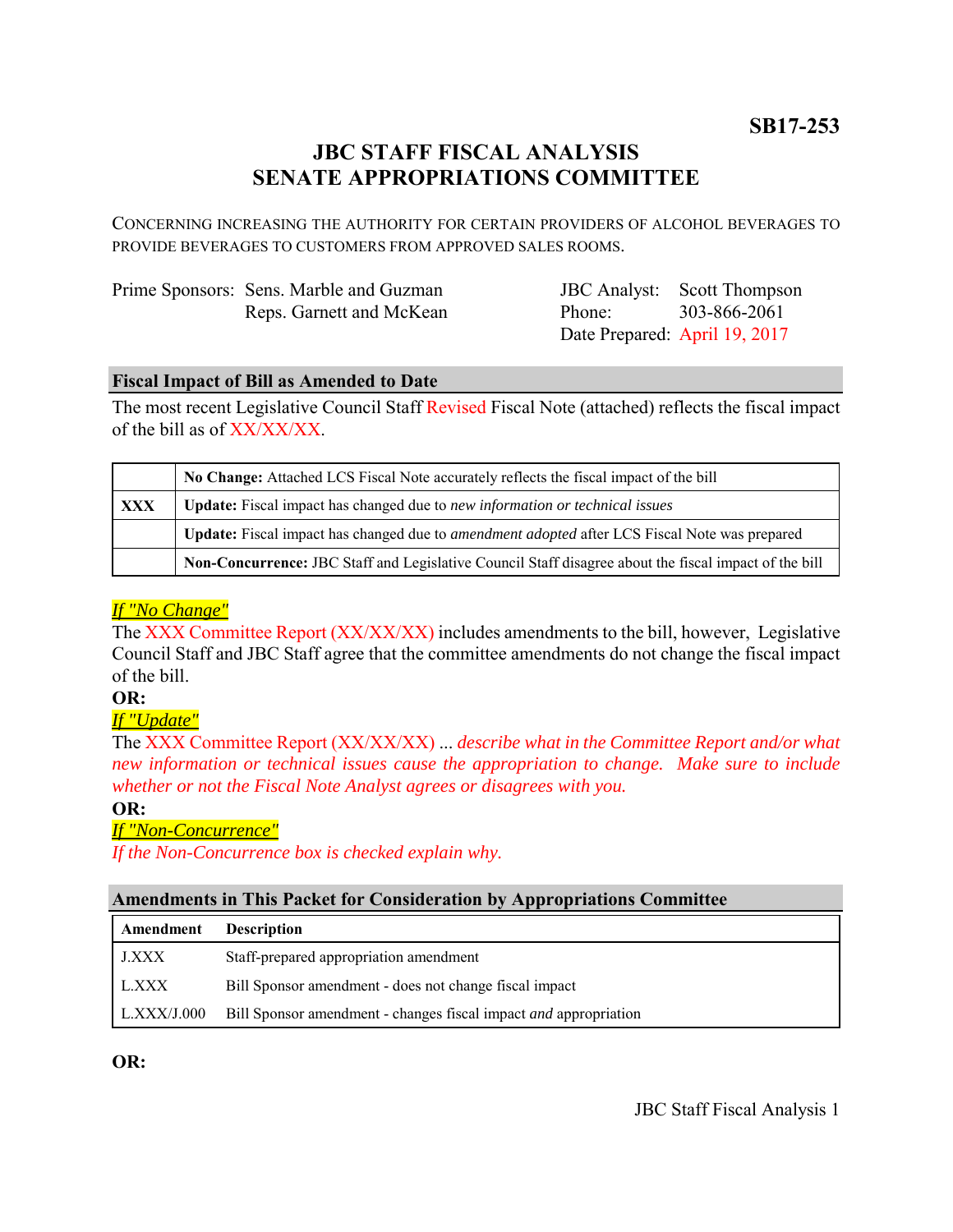#### **Amendments in This Packet for Consideration by Appropriations Committee**

**Amendment Description**

None.

#### **Current Appropriations Clause in Bill**

The bill requires but does not contain an appropriation clause.

#### **OR:**

The bill includes an appropriation clause that...

#### **OR:**

The bill includes an appropriation clause that *(describe its deficiency).*

#### **OR:**

The bill neither requires nor contains an appropriation clause for FY 20XX-YY.

#### **Description of Amendments in This Packet**

**J.00X** Staff has prepared amendment **J.XXX** (attached) to add a provision appropriating a total of \$ to the Department of for FY 20XX-YY, including \$ General Fund and \$ cash/reapproprated funds from \_\_\_\_\_\_. This provision also states that the appropriation is based on the assumption that the Department will require an additional YY.Y FTE <and/or the Department will receive  $\S$  federal funds to implement the act>.

## **OR:**

**J.00X** Staff has prepared amendment **J.XXX** (attached) to change the existing clause to appropriate....

#### **OR:**

**L.00X** Bill Sponsor amendment **L.XXX** (attached) ...

#### **OR:**

### **L.XXX and J.YYY**

Bill Sponsor amendment **L.XXX** (attached) ...

#### **Points to Consider**

#### *Subheading*

1. List the points to consider. **OR:** None.

Use subheadings from Chapter 11, Appendix C of Training Manual: *General Fund Impact Future Fiscal Impact Revenue Source Related Budget Information*